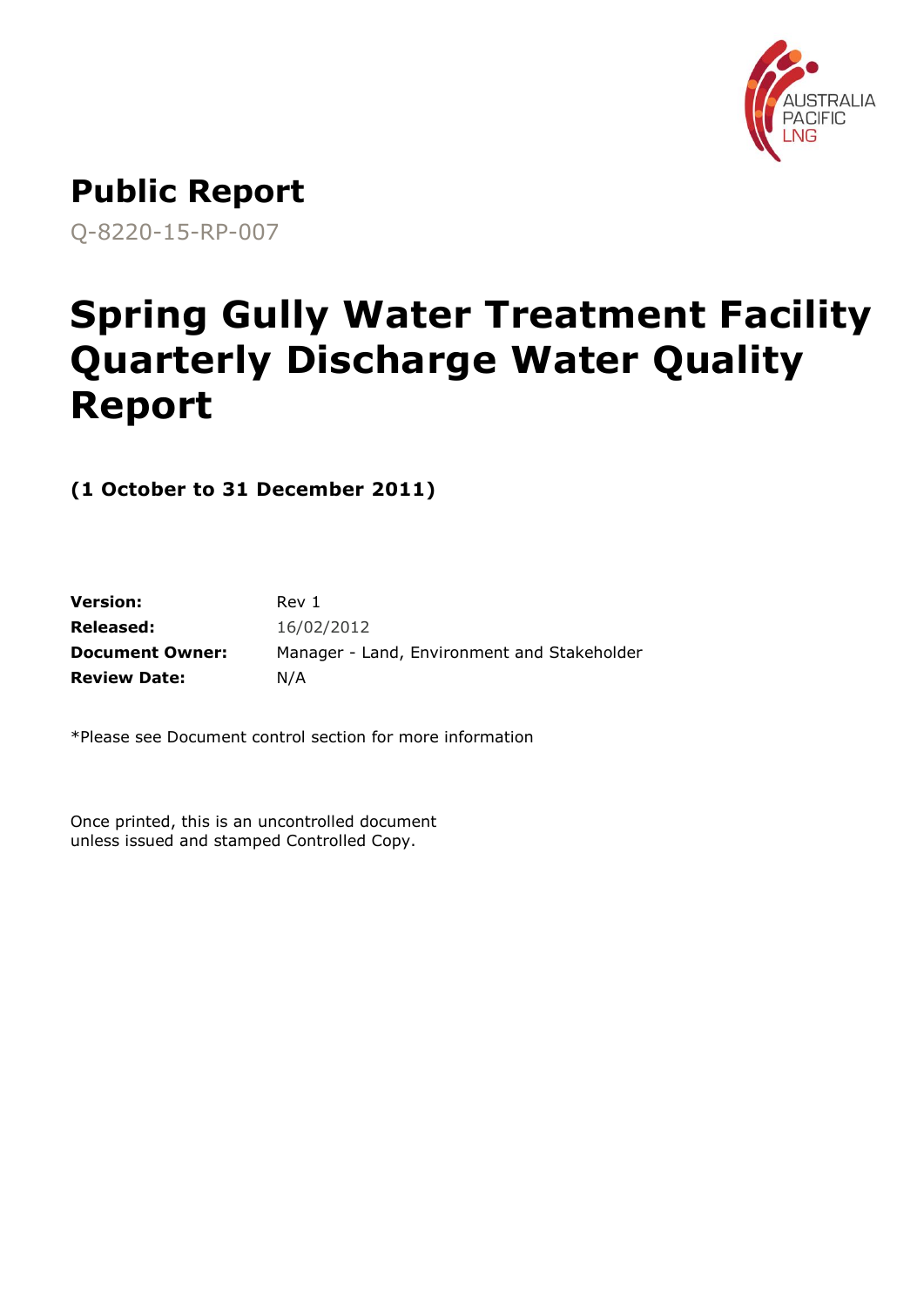

### **Contents**

| 1. Summary                                                                             | 3  |
|----------------------------------------------------------------------------------------|----|
| 2. Introduction                                                                        | 3  |
| 3. Spring Gully Water Treatment Facility Scheme Description                            | 5  |
| 3.1. Feed Pond                                                                         | 5  |
| 3.2. Filtration                                                                        | 6  |
| 3.3. Reverse Osmosis                                                                   | 6  |
| 3.4. Treated CSG Water Conditioning                                                    | 6  |
| 4. Approvals, Monitoring and Results                                                   | 6  |
| 4.1. External Laboratory Monitoring                                                    | 7  |
| 4.2. SGWTF Online Indicator Monitoring                                                 | 8  |
| Attachment 1: Summary of Weekly Treated CSG Water Quality Monitoring<br><b>Results</b> | 9  |
| Glossary                                                                               | 13 |
| <b>ABBREVIATIONS &amp; ACRONYMS</b>                                                    | 14 |
| <b>Document Control</b>                                                                | 15 |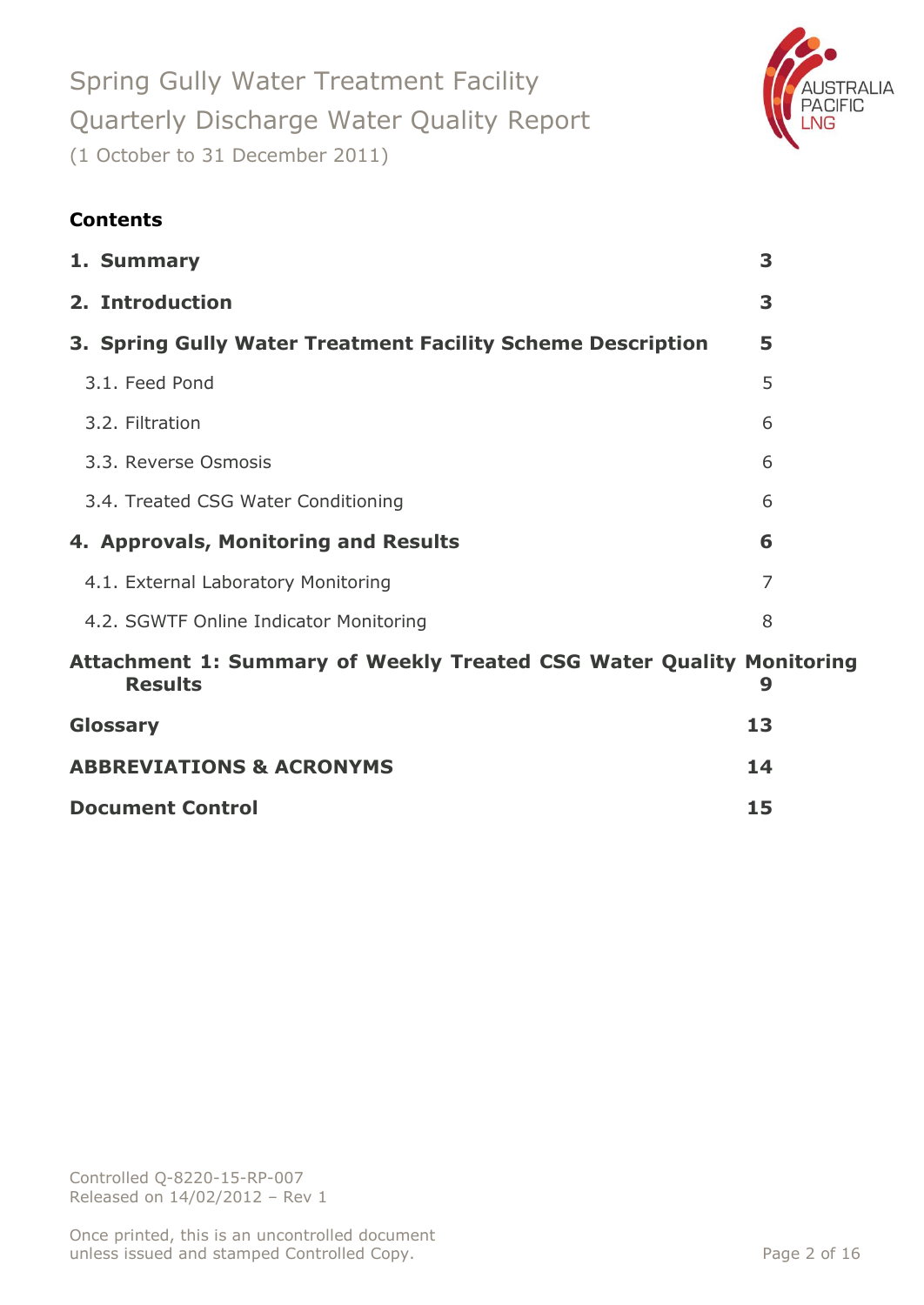

<span id="page-2-0"></span>**1. Summary**

Australia Pacific LNG is a joint venture between Origin, ConocoPhillips and Sinopec, to deliver a coal seam gas (CSG) to liquefied natural gas (LNG) project which will deliver gas to domestic and overseas markets.

Australia Pacific LNG is the leading CSG producer in Queensland, supplying more than 40% of the State's domestic gas requirements.

The Spring Gully Water Treatment Facility (SGWTF) has been designed using the best available technology to treat water produced as part of the gas extraction process. The treated water is used primarily for irrigation of a 300 hectare pongamia plantation. During periods of high rainfall where irrigation is not required, surplus treated CSG water is discharged into Eurombah Creek, which flows into the Dawson River.

To further reduce the requirement to discharge treated CSG water into Eurombah Creek, Australia Pacific LNG is undertaking reinjection trials. This project is currently in the evaluation phase. Trials to inject treated CSG water into the Precipice sandstone aquifer are due to start in the first quarter of 2012.

The following reports a summary of water quality monitoring undertaken at Australia Pacific LNG's SGWTF during the fourth quarter of Year 2011.

### <span id="page-2-1"></span>**2. Introduction**

CSG production relies on the removal of water from the coal seams allowing gas to be readily extracted. The removed water is referred to as CSG water.

CSG water is brackish and alkaline in nature and has very few applications for direct use. CSG water can be put to beneficial use after treatment through a desalination process,

The SGWTF is one of Australia Pacific LNG's major installations where CSG water is treated. The SGWTF uses the best available technologies to treat the water to a high standard.

Once treated, the CSG water is used onsite for Australia Pacific LNG's business activities; including a 300 hectare Pongamia irrigation plantation and construction activities. This reduces Australia Pacific LNG's reliance on other water resources.

The potential to develop an aquifer injection project close to the SGWTF is also being considered as an alternative use for the treated CSG water. The trials for this project are due to start in the first quarter of 2012.

Surplus treated CSG water is discharged to the Eurombah Creek, which flows in to the Dawson River. The Dawson River is an essential resource to the local communities and landowners in the region. It is the principal drinking water supply for the Cracow, Theodore, Moura, Baralaba, and Duaringa Townships located greater than two hundred kilometres downstream from the SGWTF, as well as being used for agricultural irrigation and to support local industries. Protection is therefore vital to ensure its long term sustainable use. Modelling has shown that the treated CSG water discharged from SGWTF, on average makes

Controlled Q-8220-15-RP-007 Released on 14/02/2012 – Rev 1

Once printed, this is an uncontrolled document unless issued and stamped Controlled Copy. The extended of the Page 3 of 16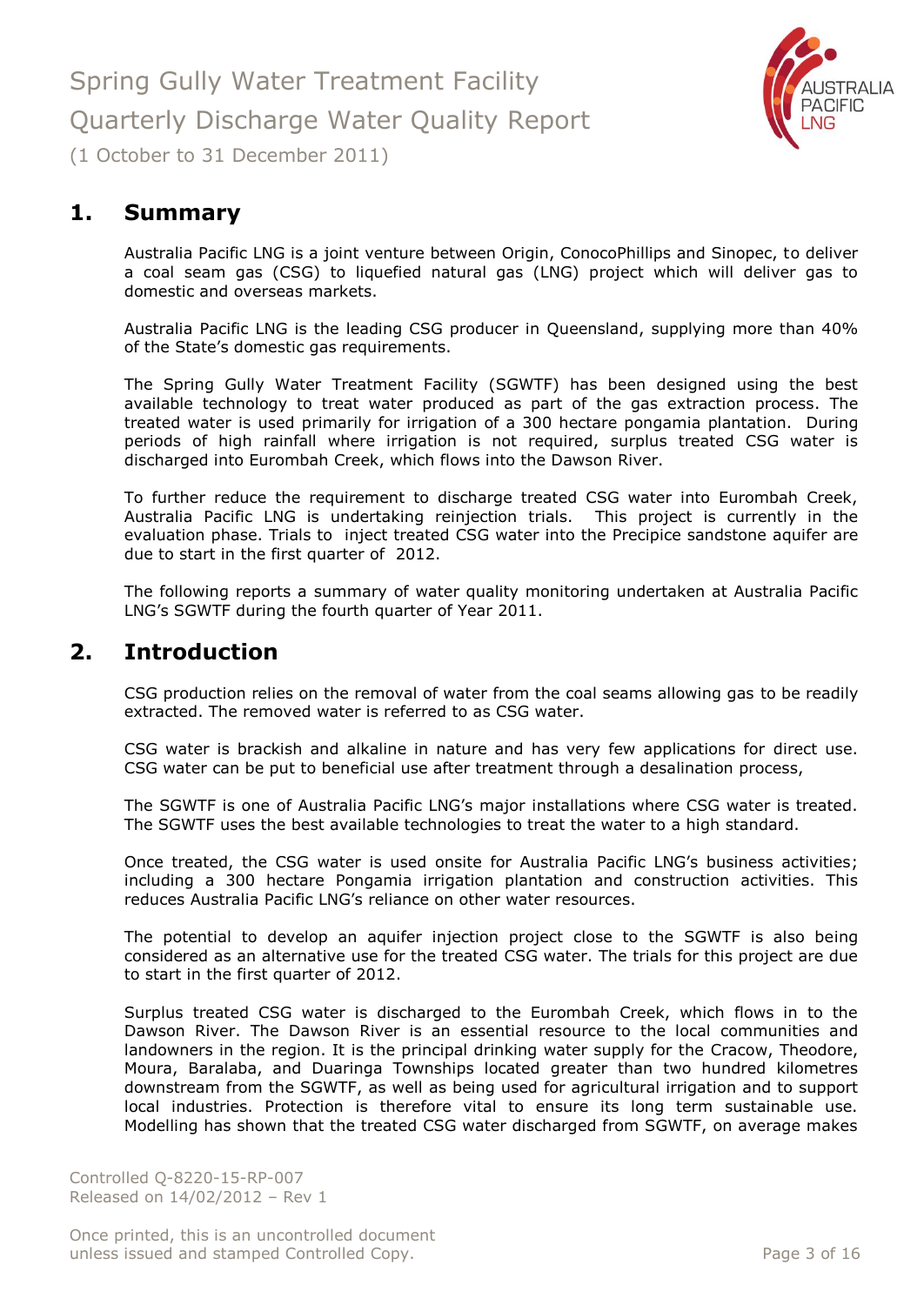

up less than 1% of the total flow at the closest drinking water supply (i.e. at the Gyranda Weir).



#### **Figure 1 - SGWTF Discharge Location**

To ensure the safety and reliability of the treated CSG water entering potential sources of drinking water, Australia Pacific LNG undertook a comprehensive monitoring program of water quality sampling, testing and reporting. This report summarises the results of that monitoring conducted during the fourth quarter (i.e. from 1 October to 31 December) Year 2011. .

In providing this information, Australia Pacific LNG honours its commitment to providing transparency and ensuring the community, landowners and other key stakeholders have confidence that the treated CSG water can safely be discharged into Eurombah Creek.

All the reporting is publicly available and can be viewed and downloaded from the Australia Pacific LNG website at [www.aplng.com.au.](http://www.aplng.com.au/) Any enquiries relating to this report should be made to toll free number 1800 526 369.

Alternatively, general enquires can be made by email [\(contact@aplng.com.au\)](mailto:contact@aplng.com.au) or mail to Australia Pacific LNG Pty Limited, GPO Box 148, Brisbane, QLD, 4001.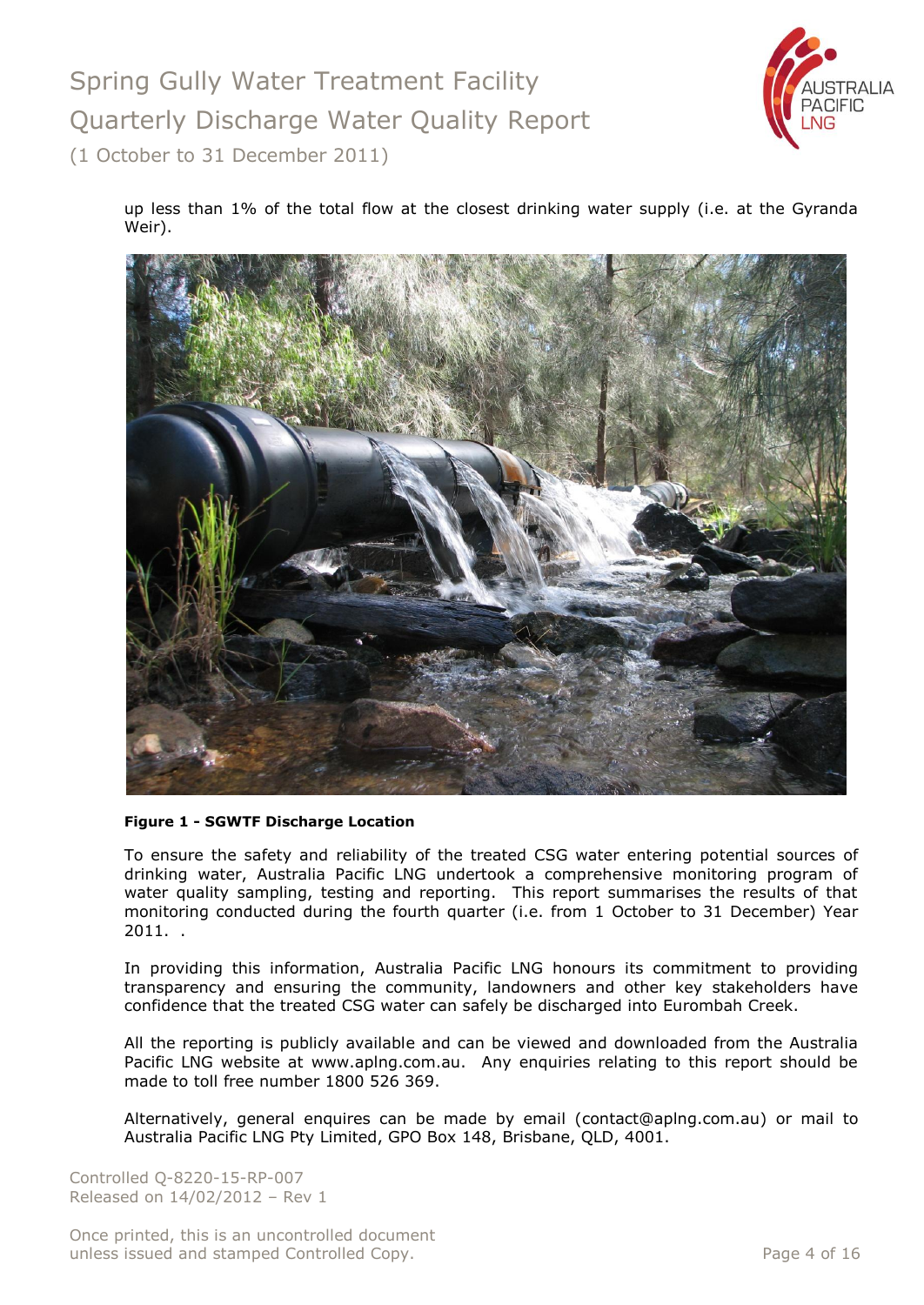

# <span id="page-4-0"></span>**3. Spring Gully Water Treatment Facility Scheme Description**

The SGWTF uses a series of water screening, filtration and reverse osmosis processes to remove impurities from the CSG water to ensure its safety and reliability for supply into a drinking water source and beneficial uses. The key treatment processes include:

- Feed pond;
- Filtration;
- Reverse osmosis; and
- Treated CSG water conditioning.



#### **Figure 2 – SGWTF Process Schematic**

#### <span id="page-4-1"></span>**3.1. Feed Pond**

Untreated CSG water gathered from the gas field is temporarily stored in a feed pond prior to its treatment by the SGWTF. The feed pond holds the untreated CSG water for approximately one to two weeks. This allows the settlement of coarse suspended sediments and provides opportunity for the untreated CSG water to aerate and oxygenate.

Controlled Q-8220-15-RP-007 Released on 14/02/2012 – Rev 1

Once printed, this is an uncontrolled document unless issued and stamped Controlled Copy. The extended of the Page 5 of 16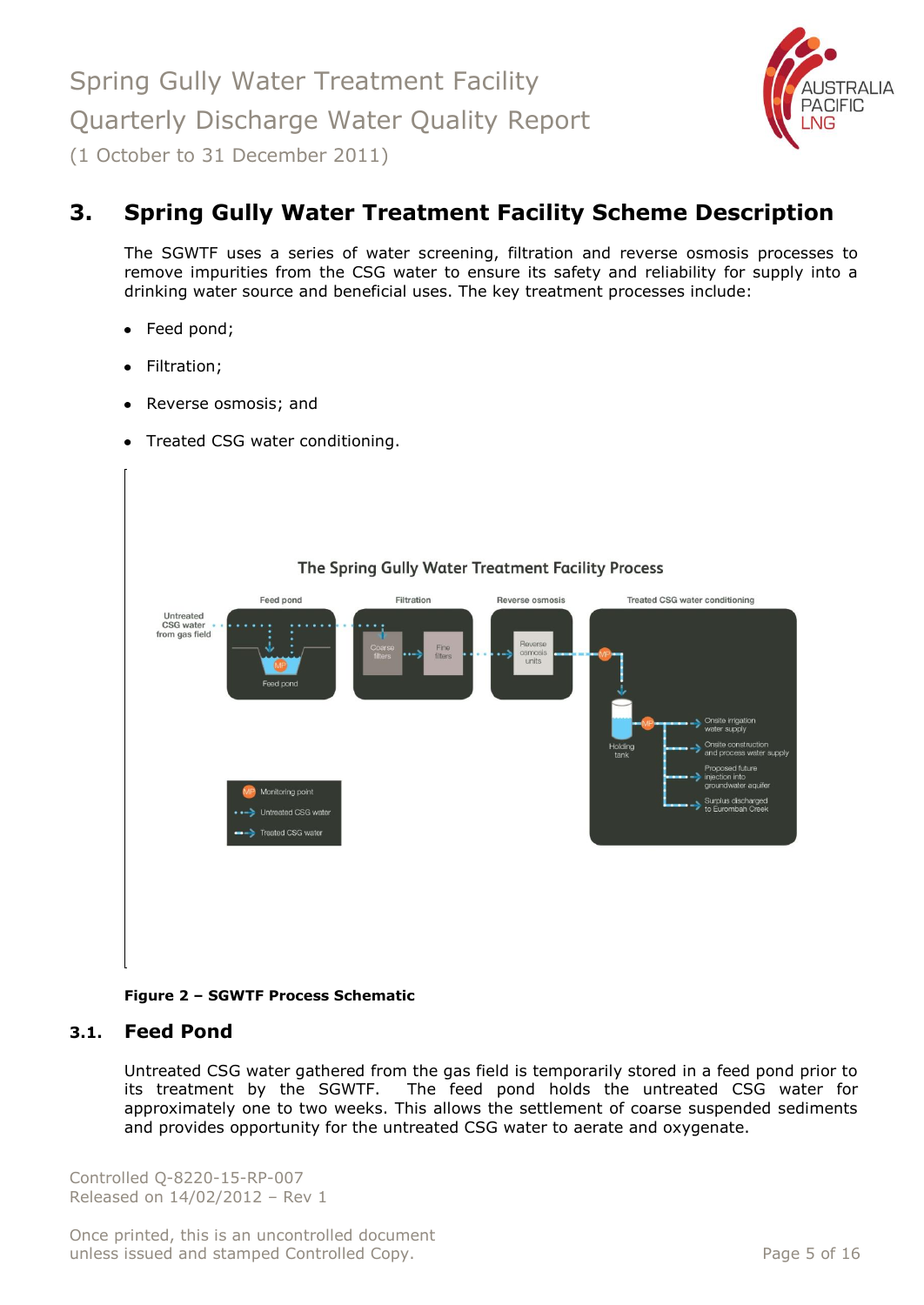

<span id="page-5-0"></span>**3.2. Filtration**

The untreated CSG water is then passed through a coarse filter and then a fine filter to remove any particles or suspended sediments that have not settled within the feed pond. A disinfectant commonly used in domestic water treatment facilities is also added after the filtration process to protect the treatment system and membranes used in the following reverse osmosis process.

#### <span id="page-5-1"></span>**3.3. Reverse Osmosis**

Reverse osmosis involves passing the untreated CSG water through fine membranes at high pressure. This removes most of the dissolved salts and other trace elements. At this point the water is either transferred to beneficial reuse applications on site or discharged.

#### <span id="page-5-2"></span>**3.4. Treated CSG Water Conditioning**

The pH and conductivity of the treated CSG water is continuously monitored to ensure it is safe to use or discharge. Where the treated CSG water is discharged to Eurombah Creek, calcium is added. This conditioning is undertaken to ensure a minimum level of this element is present in Eurombah Creek to protect the environment. Calcium is normally present at much higher concentrations in river waters and municipal drinking water supplies.

### <span id="page-5-3"></span>**4. Approvals, Monitoring and Results**

In order to discharge to Eurombah Creek, Australia Pacific LNG gained approval from the Queensland Government's Department of Environment and Resource Management (DERM). The approval was granted under two separate pieces of the Queensland legislation; the Environmental Protection Act (1994) and the Water Supply (Safety and Reliability) Act 2008.

Regular and comprehensive water quality monitoring is required by the *Water supply (Safety and Reliability) Act 2008* to assess the ongoing effectiveness of the SGWTF in treating CSG water.

This monitoring includes:

- periodic external, independent testing of the untreated and treated CSG water quality; and
- continuous live monitoring throughout various stages of the SGWTF process to ensure operational performance against the plant's design specifications.

On the 9<sup>th</sup> of January 2012, Australia Pacific LNG received an exclusion decision under the *Water Supply (Safety and Reliability) Act 2008* for the discharge of treated CSG water to Eurombah Creek. This exclusion decision was made on the basis that Australia Pacific LNG is not likely to have a material impact on any downstream drinking water supplies. The content of future quarterly reports will reflect the reporting requirements outlined within this exclusion decision

DERM has also approved the use of treated CSG water from the SGWTF for the proposed aquifer injection project trial. The aquifer injection trial is expected to commence in the first quarter of Year 2012.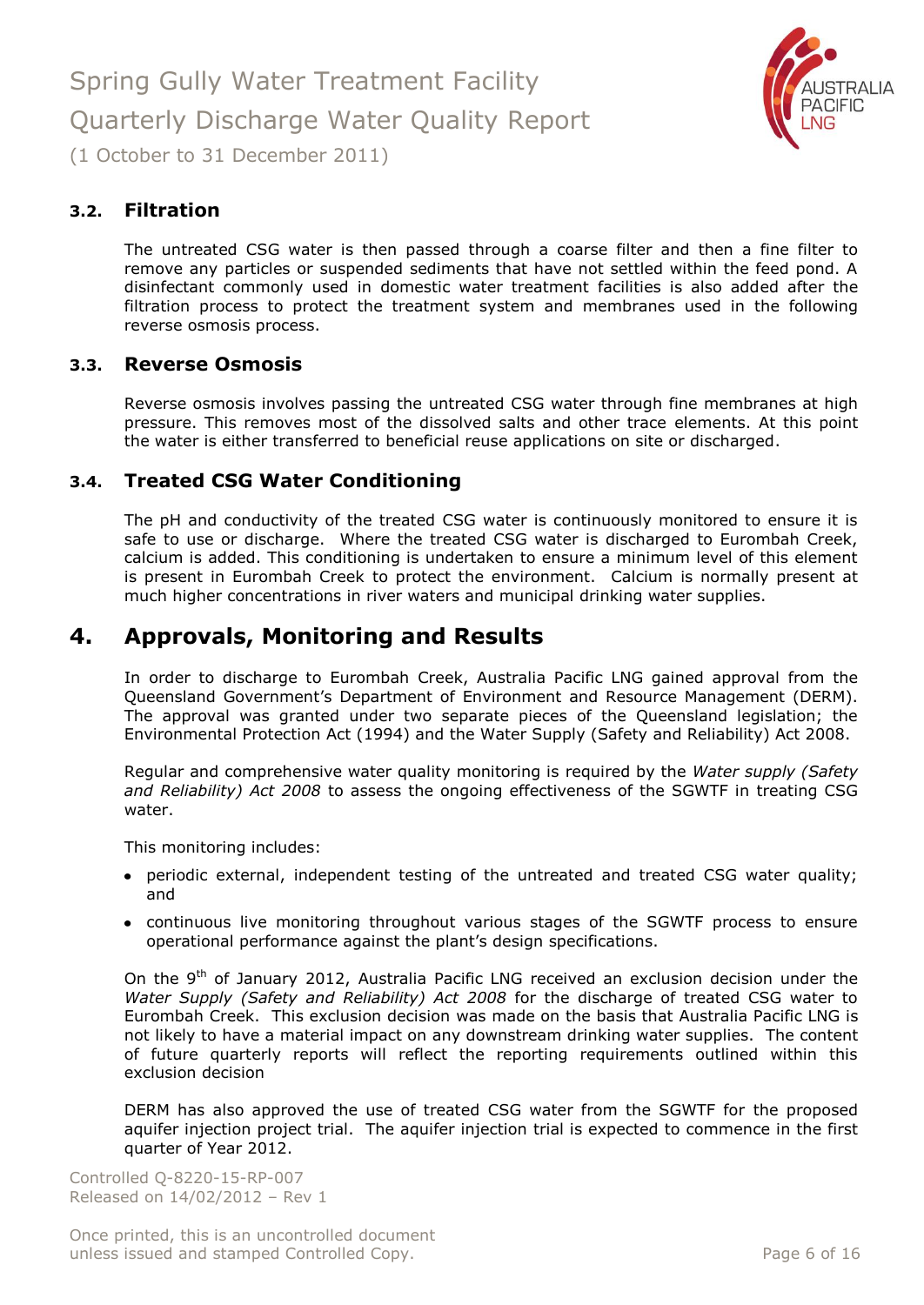

### <span id="page-6-0"></span>**4.1. External Laboratory Monitoring**

The treated CSG water is periodically sampled and sent to an independent laboratory for testing. The sampling takes place at the exit from the desalination process immediately prior to discharge. In cases where the sampling point immediately prior to the discharge point is inaccessible or no water is discharged to Eurombah Creek, samples are collected after the holding tank.

The samples are tested for a comprehensive range of parameters and a summary is shown in Attachment 1 provided at the end of this report.

This water quality monitoring is undertaken using an industry-wide protocol developed by Standards Australia and DERM. Following these standards ensures the water samples are correctly obtained, stored and transported to allow accurate and representative testing in the laboratory.

The water is tested at the Queensland Health Forensic and Scientific Services laboratory. This laboratory is independent to Australia Pacific LNG's operations and is National Association of Testing Authorities (NATA) accredited.

The monitoring of treated CSG water from the SGWTF, showed that all parameters were below the water quality limits for the reporting period. This is summarised in the Table 1. A complete summary of the monitoring data is provided in Attachment 1 of this report along with a glossary of the parameters analysed.

Those parameters that were detected are notably less than the discharge water quality limits, indicating the SGWTF complied with its discharge limits during the reporting period.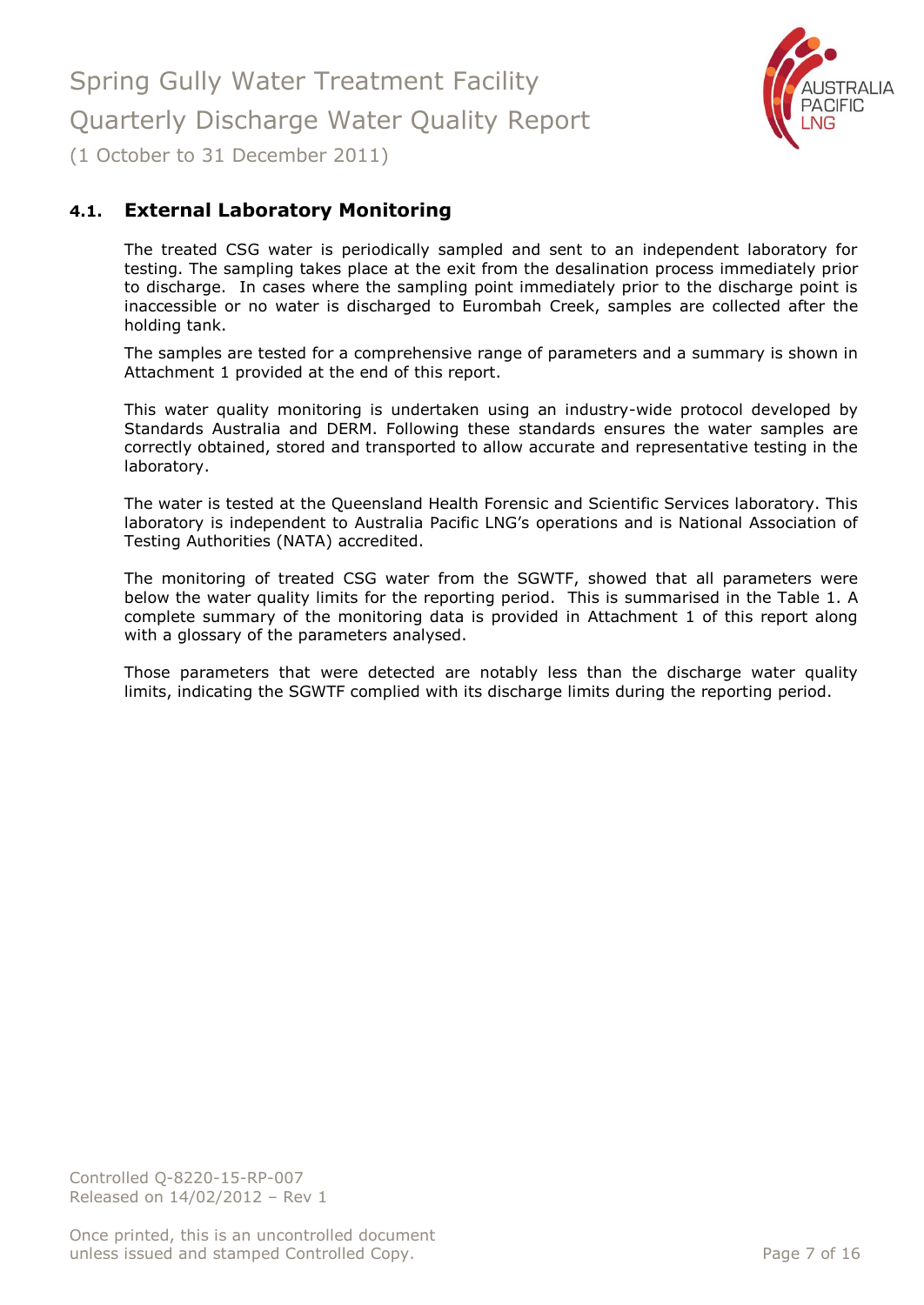

| <b>Parameter</b>                     |               | Water<br>Quality<br>Limit | Unit      | <b>Maximum</b><br><b>Detected</b><br><b>Concentration of</b><br><b>Treated CSG</b><br>Water (prior to<br>discharge) |
|--------------------------------------|---------------|---------------------------|-----------|---------------------------------------------------------------------------------------------------------------------|
|                                      | Bromide#      | 7000                      | $\mu$ g/L | 300                                                                                                                 |
|                                      | Cyanide       | 80                        | $\mu$ g/L | $20 * \gamma$                                                                                                       |
| <b>Inorganic</b><br><b>Compounds</b> | Fluoride      | 1500                      | $\mu$ g/L | 120                                                                                                                 |
|                                      | Iodide        | 500                       | $\mu$ g/L | $100*$                                                                                                              |
|                                      | pH (Lab)      | $6.5 - 9.0$               |           | 7.91                                                                                                                |
|                                      | Aluminium     | 200                       | $\mu$ g/L | 9                                                                                                                   |
| <b>Metals</b>                        | <b>Barium</b> | 700                       | $\mu$ g/L | 38                                                                                                                  |
|                                      | Boron         | 4000                      | $\mu$ g/L | 640                                                                                                                 |
|                                      | Strontium     | 4000                      | $\mu$ g/L | 52                                                                                                                  |

#### **Table 1 - Summary of the Characterisation Testing - Showing Detected Maximum**

#### **Notes:**

Note 1: DERM approval requires monitoring of Bromine. This does not exist in this form in water but does exist as Bromide. Therefore, results have been reported as Bromide.

ND – Not detected by the Laboratory

\* Detected on one occasion during the fourth quarter of 2011

^ Not all cyanide compounds are toxic. There are many different cyanide compounds that can occur in both an inorganic and organic form. Cyanide compounds occur commonly in nature, being produced by certain plants, bacteria, fungi and algae.

#### <span id="page-7-0"></span>**4.2. SGWTF Online Indicator Monitoring**

It is not possible to continually test all of the parameters that are externally monitored. Water quality indicators, such as pH, turbidity and conductivity are monitored by an online monitoring system to provide a real time overview of the performance and integrity of the treatment process within the facility.

Should any of these indicators vary from their expected ranges, the onsite use and discharge of water to Eurombah creek is suspended immediately. No discharge occurs until further investigation, monitoring and corrections are made to ensure the final water quality is safe. This process ensures the quality of water from the TWTF is maintained at the highest level possible.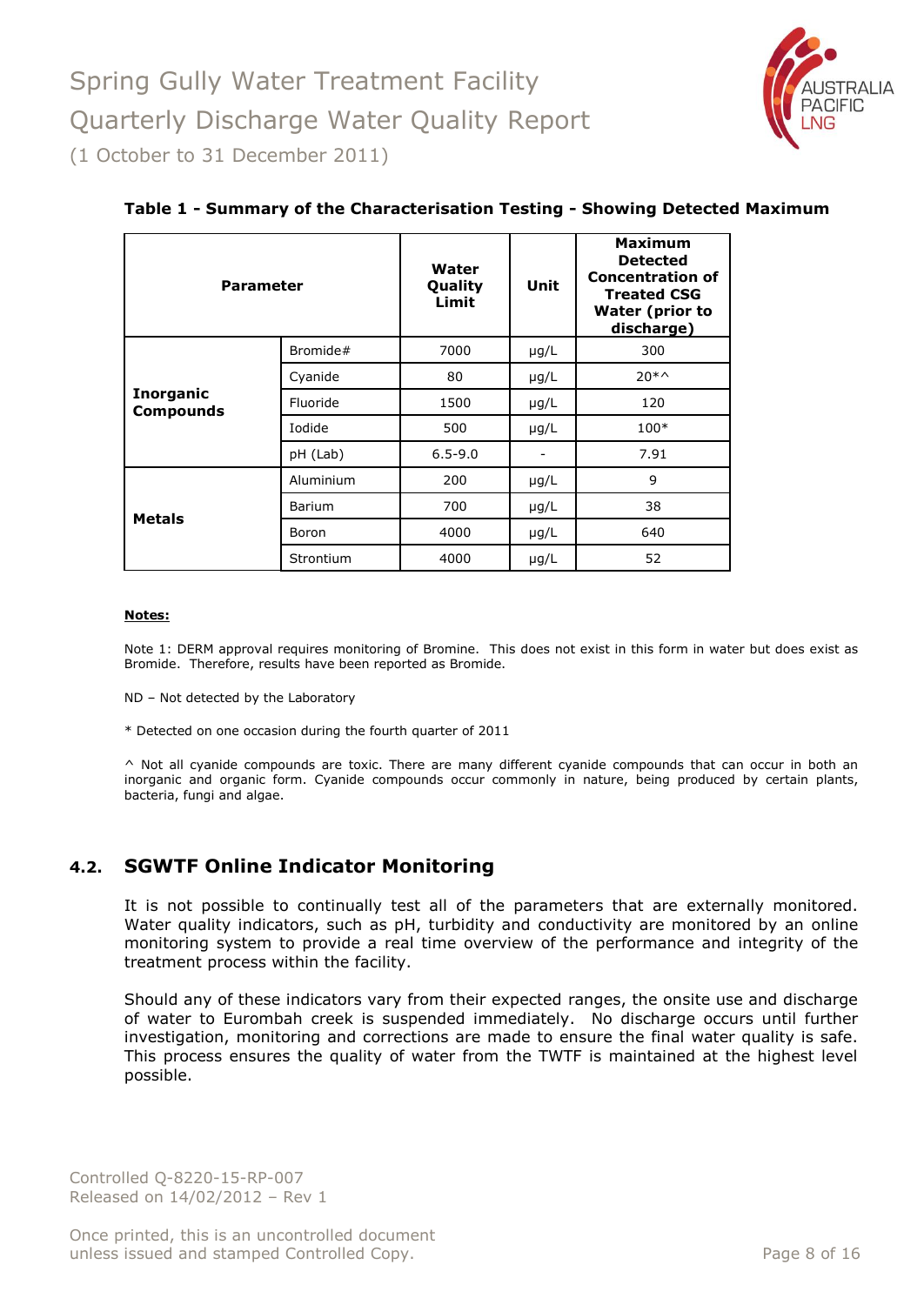

# <span id="page-8-0"></span>**Attachment 1: Summary of Weekly Treated CSG Water Quality Monitoring Results**

The following section presents a summary of the weekly monitoring undertaken on the treated CSG water discharged to Eurombah Creek. The monitoring results have been summarised to show the following:

**Parameter** – This lists the public health water quality parameters tested at the point of discharge. An explanation of the parameters is provided in the Glossary.

**Water Quality Limit** – This shows the limits set by DERM.

**Unit** -This shows the corresponding parameter unit of measurement. It is presented in micro-grams (µg)) per litre (L) unless otherwise stated. This unit can also be represented as 'parts per billion' (ppb). Exceptions to this are listed in the reporting tables.

**Maximum Detected Concentration Treated CSG Water** – Shows the maximum concentration recorded for samples taken immediately prior to discharge to Eurombah Creek. It should be noted that for the fourth quarter of Year 2011, there were only seven sampling occasions where discharge to Eurombah Creek was occurring. For the remaining time, treated CSG water was primarily being used for irrigation of the pongamia plantation.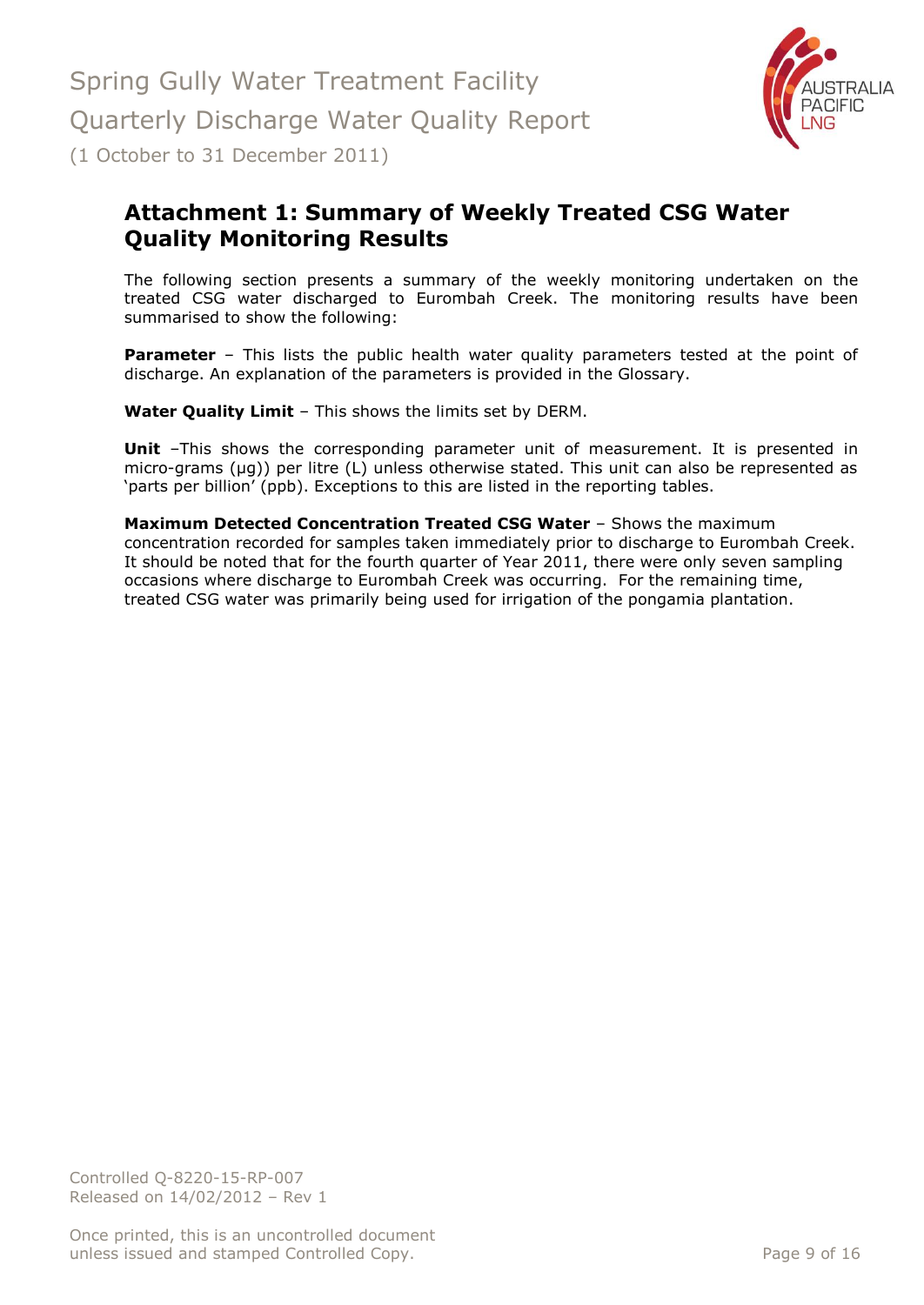

|                                         | <b>Parameter</b>        | <b>Water Quality</b><br>Limit | Unit           | <b>Maximum Detected</b><br><b>Concentration of</b><br><b>Treated CSG Water</b><br>(prior to discharge) |
|-----------------------------------------|-------------------------|-------------------------------|----------------|--------------------------------------------------------------------------------------------------------|
|                                         | Benzene                 | $\mathbf{1}$                  | $\mu$ g/L      | <b>ND</b>                                                                                              |
| <b>BTEX</b>                             | Ethylbenzene            | 300                           | $\mu$ g/L      | <b>ND</b>                                                                                              |
|                                         | Toluene                 | 800                           | $\mu$ g/L      | <b>ND</b>                                                                                              |
|                                         | Xylene Total            | 600                           | $\mu$ g/L      | <b>ND</b>                                                                                              |
| <b>Disinfection</b>                     | Bromochloroacetonitrile | 200                           | $\mu$ g/L      | <b>ND</b>                                                                                              |
| <b>Byproducts</b>                       | Dichloroacetonitrile    | 2                             | $\mu$ g/L      | <b>ND</b>                                                                                              |
| <b>Endocrine-</b><br><b>Disrupting</b>  | <b>Bisphenol A</b>      | 200                           | $\mu$ g/L      | <b>ND</b>                                                                                              |
| <b>Chemicals and</b><br><b>Hormones</b> | Nonylphenol             | 500                           | $\mu$ g/L      | <b>ND</b>                                                                                              |
|                                         | Bromide <sup>1</sup>    | 7000                          | $\mu$ g/L      | 300                                                                                                    |
|                                         | Calcium                 | >5000                         | $\mu$ g/L      | 16000                                                                                                  |
|                                         | Cyanide Total           | 80                            | $\mu$ g/L      | $20 * \gamma$                                                                                          |
| <b>Inorganic</b><br><b>Compounds</b>    | Fluoride                | 1500                          | $\mu$ g/L      | 120                                                                                                    |
|                                         | Iodide                  | 500                           | $\mu$ g/L      | 100*                                                                                                   |
|                                         | pH (Lab)                | $6.5 - 9.0$                   | $\blacksquare$ | 7.91                                                                                                   |
|                                         | Sulphate                | 500000                        | $\mu$ g/L      | <b>ND</b>                                                                                              |
|                                         | Aluminium               | 200                           | µg/L           | 9                                                                                                      |
| <b>Metals</b>                           | Antimony                | 3                             | $\mu$ g/L      | <b>ND</b>                                                                                              |

Controlled Q-8220-15-RP-007 Released on 14/02/2012 – Rev 1

Once printed, this is an uncontrolled document unless issued and stamped Controlled Copy. The extendion of the Page 10 of 16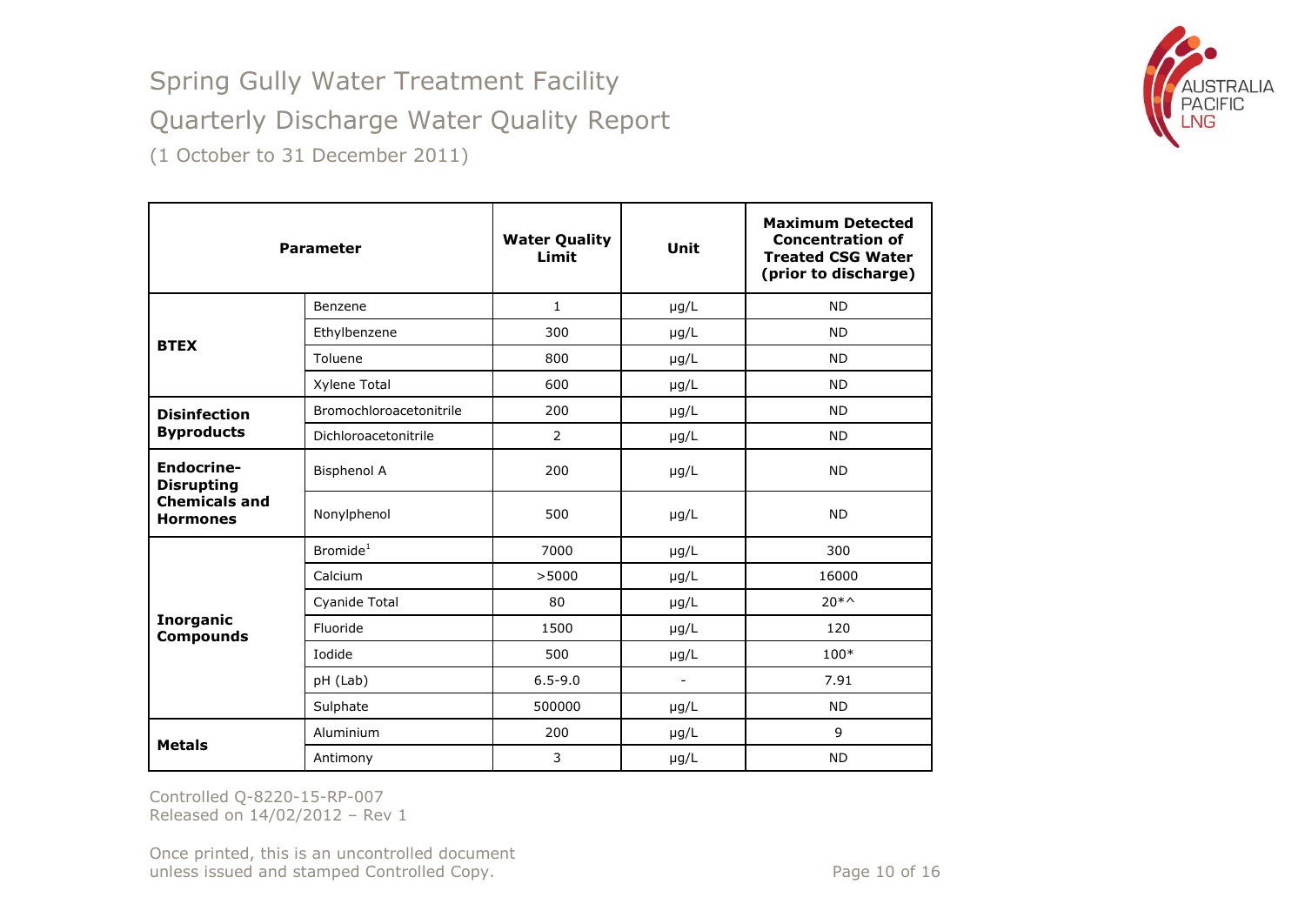

|                     | <b>Parameter</b>                 | <b>Water Quality</b><br>Limit | Unit      | <b>Maximum Detected</b><br><b>Concentration of</b><br><b>Treated CSG Water</b><br>(prior to discharge) |
|---------------------|----------------------------------|-------------------------------|-----------|--------------------------------------------------------------------------------------------------------|
|                     | Arsenic                          | $\overline{7}$                | $\mu$ g/L | <b>ND</b>                                                                                              |
|                     | Barium                           | 700                           | $\mu$ g/L | 38                                                                                                     |
|                     | Boron                            | 4000                          | $\mu$ g/L | 640                                                                                                    |
|                     | Cadmium                          | $\overline{2}$                | $\mu$ g/L | <b>ND</b>                                                                                              |
|                     | Chromium (hexavalent)            | 50                            | µg/L      | 0.9                                                                                                    |
|                     | Copper                           | 2000                          | $\mu$ g/L | $5*$                                                                                                   |
|                     | Lead                             | 10                            | $\mu$ g/L | $0.1*$                                                                                                 |
|                     | Manganese                        | 500                           | µg/L      | 0.4                                                                                                    |
|                     | Mercury                          | $\mathbf{1}$                  | $\mu$ g/L | <b>ND</b>                                                                                              |
|                     | Molybdenum                       | 50                            | µg/L      | <b>ND</b>                                                                                              |
|                     | Nickel                           | 20                            | $\mu$ g/L | 0.2                                                                                                    |
|                     | Selenium                         | 10                            | µg/L      | <b>ND</b>                                                                                              |
|                     | Silver                           | 100                           | $\mu$ g/L | <b>ND</b>                                                                                              |
|                     | Strontium                        | 4000                          | $\mu$ g/L | 52                                                                                                     |
|                     | Uranium                          | 20                            | $\mu$ g/L | <b>ND</b>                                                                                              |
|                     | Vanadium                         | 50                            | $\mu$ g/L | $0.1*$                                                                                                 |
|                     | Zinc                             | 3000                          | $\mu$ g/L | 6                                                                                                      |
| <b>Nitrosamines</b> | N-Nitrosodimethylamine<br>(NDMA) | 0.1                           | $\mu$ g/L | <b>ND</b>                                                                                              |

Controlled Q-8220-15-RP-007 Released on 14/02/2012 – Rev 1

Once printed, this is an uncontrolled document unless issued and stamped Controlled Copy. The extended of 16 Page 11 of 16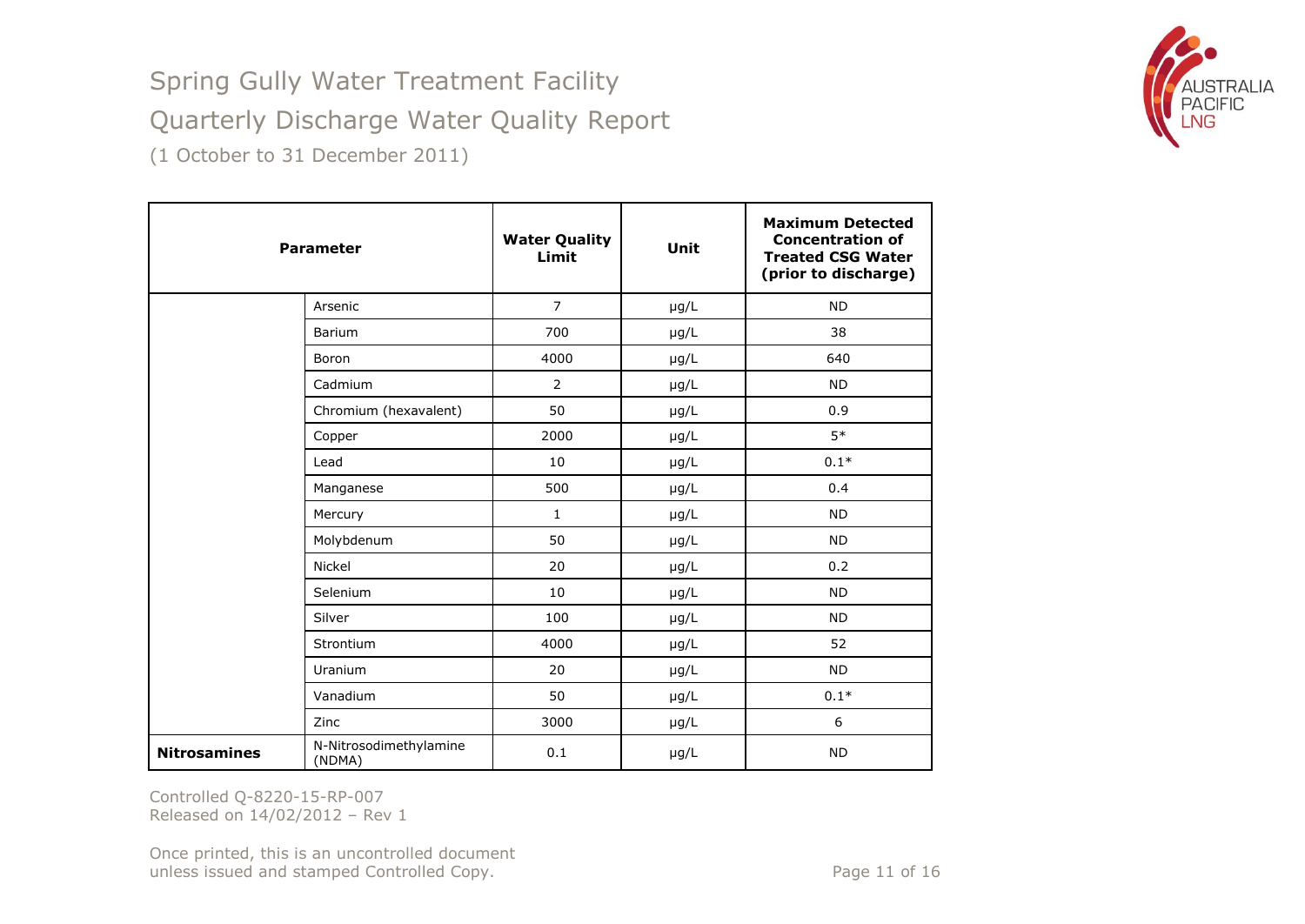# Spring Gully Water Treatment Facility



Quarterly Discharge Water Quality Report

(1 October to 31 December 2011)

| <b>Parameter</b>                              |                                        | <b>Water Quality</b><br>Limit | Unit      | <b>Maximum Detected</b><br><b>Concentration of</b><br><b>Treated CSG Water</b><br>(prior to discharge) |
|-----------------------------------------------|----------------------------------------|-------------------------------|-----------|--------------------------------------------------------------------------------------------------------|
| <b>Poly Aromatic</b><br><b>Hydrocarbons</b>   | Benzo(a) pyrene                        | 0.01                          | $\mu$ g/L | <b>ND</b>                                                                                              |
| Radiological<br><b>Products</b>               | Alpha Emitters                         | 0.5                           | Bq/L      | <b>ND</b>                                                                                              |
|                                               | <b>Beta Emitters</b>                   | 0.5                           | Bq/L      | <b>ND</b>                                                                                              |
|                                               | Radon                                  | 0.5                           | Bq/L      | 0.3                                                                                                    |
| <b>Total Petroleum</b><br><b>Hydrocarbons</b> | <b>Total Petroleum</b><br>Hydrocarbons | 200                           | $\mu$ g/L | <b>ND</b>                                                                                              |
| <b>Trihalomethanes</b>                        | <b>Total Trihalomethanes</b>           | 200                           | $\mu$ g/L | ND.                                                                                                    |

#### **Notes:**

Note 1: DERM approval refers to Bromine. This does not exist in this form in water but does exist as Bromide. Therefore results have been reported as Bromide.

Note 2: 13 samples collected; 6 samples taken from monitoring point immediately prior to the discharge point to Eurombah Creek, with the remaining 7 taken from after the holding tank. This was due to the treated CSG water being sent to Pongamia plantation and not Eurombah Creek. On 1 occasion (08 of December 2012), flooding prevented access to the discharge point.

\* Detected on one occasion during the fourth quarter of 2011.

^ Not all cyanide compounds are toxic. There are many different cyanide compounds that can occur in both an inorganic and organic form. Cyanide compounds occur commonly in nature, being produced by certain plants, bacteria, fungi and algae.

ND – Not detected by the Laboratory.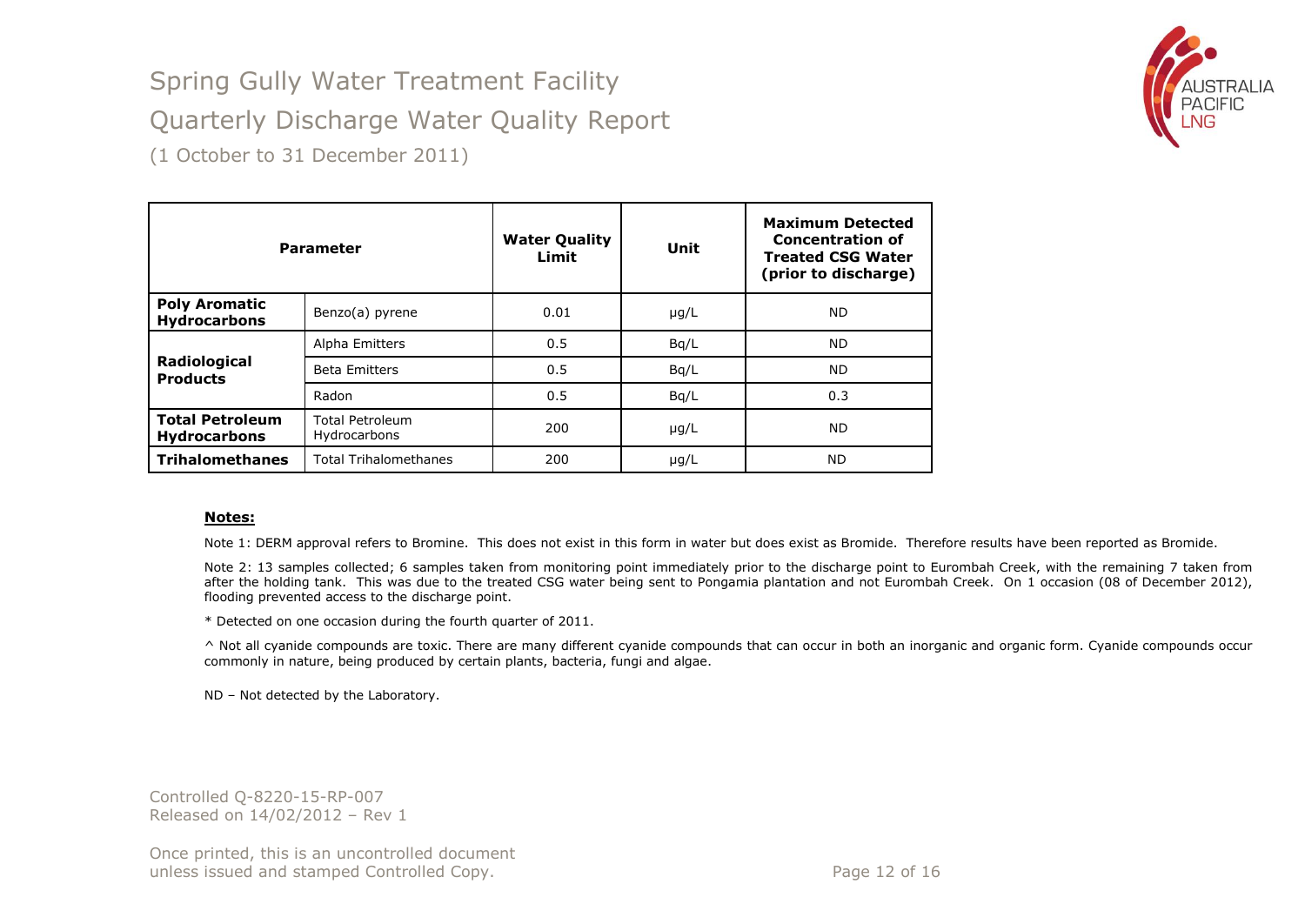

## <span id="page-12-0"></span>**Glossary**

The parameters required to be monitored by Australia Pacific LNG by DERM are in many cases not found within treated CSG water or the water treatment industry. The monitoring undertaken by Australia Pacific LNG is designed to provide a conservative level of assurance to ensure the protection of public health. A brief definition of the sets of parameters contained within the reported information is provided below.

**BTEX** – BTEX is an acronym representing benzene, toluene, ethylbenzene, and xylenes. These are compounds that may be associated with oil and gas production. BTEX are generally not associated with CSG production, although may occur at trace levels.

**Chlorinated Hydrocarbons** – These are organic compounds that may be generated as a by-product of chlorination. They are considered commonplace in everyday life and can occur naturally, in some animals or as the by-product of fires.

**Disinfection By-products** – Disinfectants are routinely used in water treatment facilities to remove biological contaminants (predominantly algae and bacteria) that may decrease the efficiency and integrity of the water treatment process. Disinfectants may react with naturally-occurring matter to form by-products.

**Endocrine-Disrupting Chemicals (EDCs) and Hormones** – The two relevant compounds include Bisphenol A (BPA) and Nonylphenol. BPA is often associated with moulded plastic. Nonylphenol can be found in commercial detergents.

**Haloacetic acids** – These can be a by-product of drinking water chlorination or chloramination (that is the use of disinfectant). These are routine methods used for disinfection of drinking water to remove bacteria and other microbiological organisms.

**Inorganic Compounds** – These compounds are non-carbon based elements. In terms of drinking water chemistry they include compounds such as ammonia, bromide and fluoride.

**Metals** – These naturally occur in drinking water due to the water passing through metalenriched rock. Certain metals are essential for life. Also specific metal-based salts, namely calcium is added to the treated CSG water prior to discharge to the Creek to ensure a minimum level is present to protect the environment.

**Nitrosomines** – These compounds are commonly associated with water treatment facilities that utilise choramines for disinfection and include N-Nitrosodiethylamine (NDEA) and N-Nitrosodimethylamine (NDMA).

**Poly Aromatic Hydrocarbons (PAH)** – PAH occur in oil, coal and tar products and may be associated with water extracted from coal seams at low levels. They are naturally occurring and do not readily dissolve in water.

**Total Petroleum Hydrocarbons (TPH)** – TPH is the term given to a mixture of hydrocarbons (compounds that contain hydrogen and carbon) that occur naturally and in oil, coal and tar products. TPH is associated with CSG water at low levels.

Controlled Q-8220-15-RP-007 Released on 14/02/2012 – Rev 1

Once printed, this is an uncontrolled document unless issued and stamped Controlled Copy. The extended of 16 and 5 of 16 and 5 and 5 and 7 and 7 and 7 and 7 and 7 and 7 and 7 and 7 and 7 and 7 and 7 and 7 and 7 and 7 and 7 and 7 and 7 and 7 and 7 and 7 and 7 and 7 and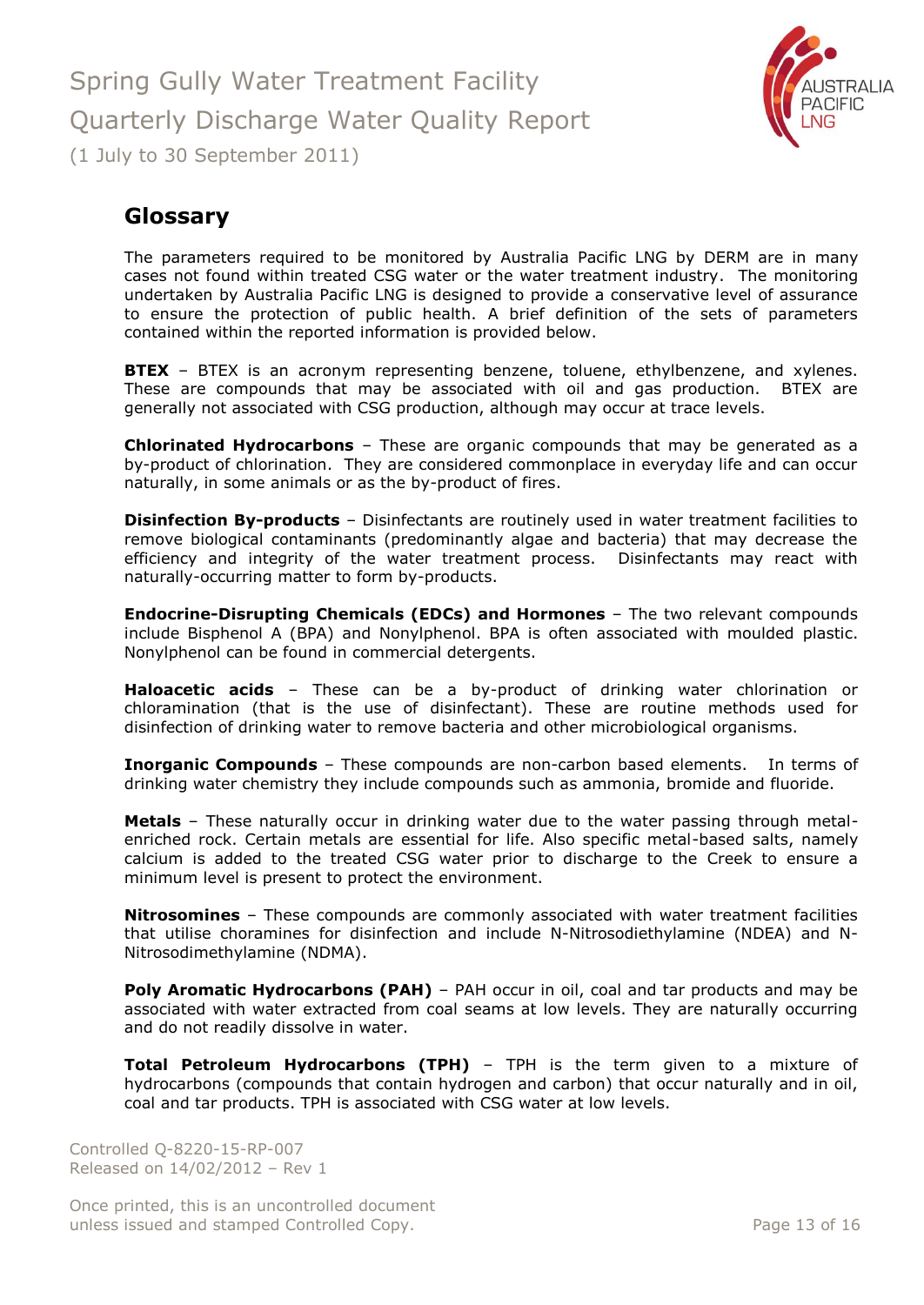

**Trihalomethanes** – These include the branch of chemical compounds that may be formed as a by-product of disinfecting drinking water with chorine or monochloramine.

**Radiological Products** – These occur naturally in drinking water at extremely low concentrations *via* contact with certain rocks such as granite.

## <span id="page-13-0"></span>**ABBREVIATIONS & ACRONYMS**

| <b>Term/Abbreviation/Acronym</b> | <b>Definition</b>                                 |
|----------------------------------|---------------------------------------------------|
| μg                               | Micrograms $(1 \times 10^{-3} \text{ grams})$     |
| Australia Pacific LNG            | Australia Pacific LNG Pty Limited                 |
| <b>Bq</b>                        | Becquerel                                         |
| <b>CSG</b>                       | Coal seam gas                                     |
| <b>DERM</b>                      | Department of Environment and Resource Management |
| L                                | Litre                                             |
| <b>LNG</b>                       | Liquefied natural gas                             |
| <b>NATA</b>                      | National Association of Testing Authorities       |
| <b>ND</b>                        | Not detected                                      |
| <b>QLD</b>                       | Queensland                                        |
| <b>SGWTF</b>                     | Spring Gully Water Treatment Facility             |
| the Act                          | Water Supply (Safety and Reliability) Act 2008    |

This Report has been produced in accordance with the Queensland Government's *Public Reporting Guideline for Recycled Water Schemes* (DERM, 2011) and the *Water Supply (Safety and Reliability) Act 2008* (the Act).

Australia Pacific LNG has received an 'exclusion decision' under the Act for both the discharge of treated CSG water to Eurombah Creek and the use of this water for reinjection trials. The content of future quarterly reports will reflect the reporting requirements of this exclusion decision.

Controlled Q-8220-15-RP-007 Released on 14/02/2012 – Rev 1

Once printed, this is an uncontrolled document unless issued and stamped Controlled Copy. The extended of 16 and 20 and 20 and 20 and 20 and 20 and 20 and 20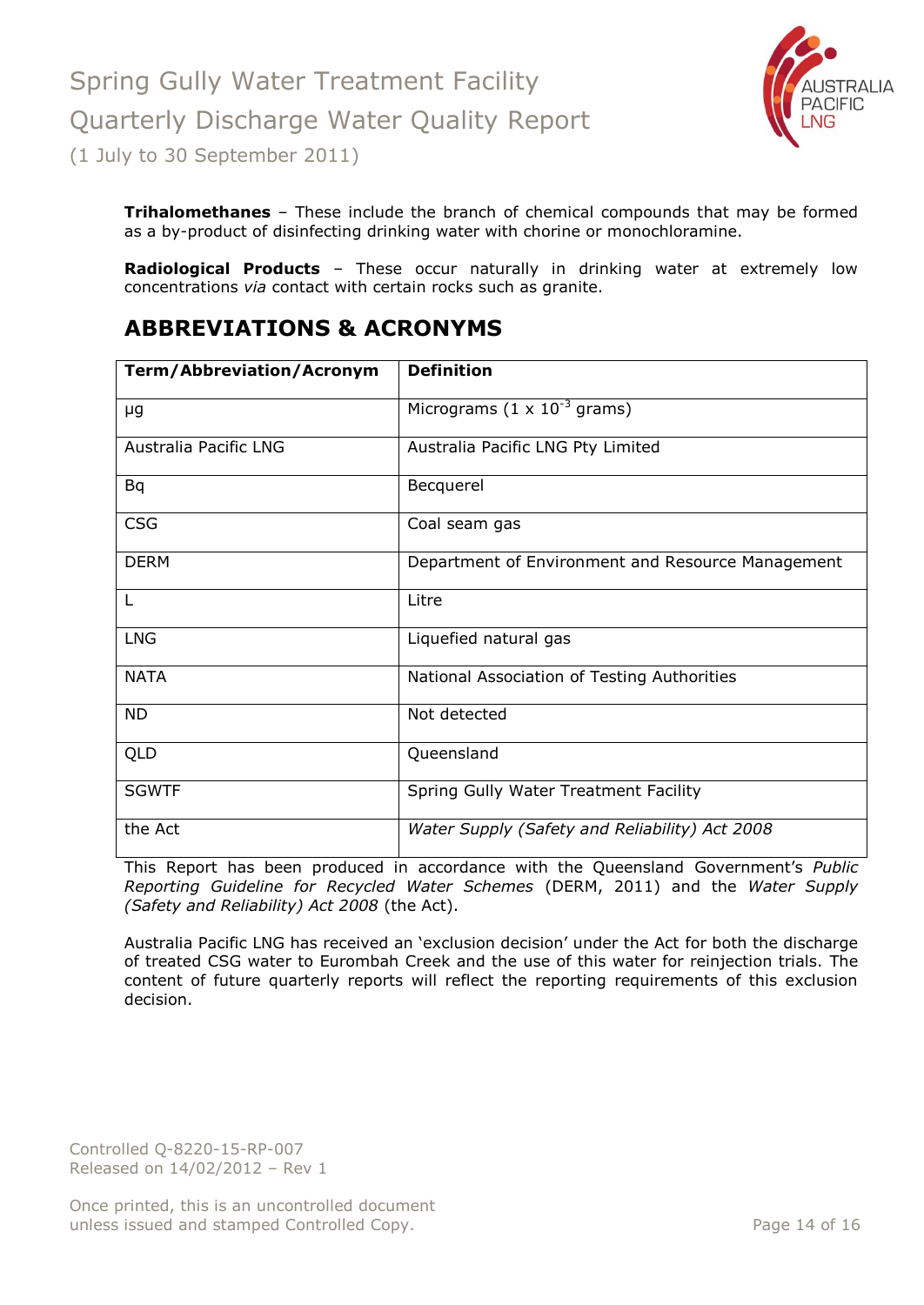

# <span id="page-14-0"></span>**Document Control**

| Author (To whom any changes are to be recommended)                                   |               |              |                      |                  |                         |  |
|--------------------------------------------------------------------------------------|---------------|--------------|----------------------|------------------|-------------------------|--|
| <b>Position</b>                                                                      |               |              | <b>Incumbent</b>     |                  |                         |  |
| Senior Environmental Advisor- Technical                                              |               |              |                      | Matt Kernke      |                         |  |
| <b>Stakeholders and other contributors</b>                                           |               |              |                      |                  |                         |  |
| <b>Position</b>                                                                      |               |              |                      | <b>Incumbent</b> |                         |  |
|                                                                                      |               |              |                      |                  |                         |  |
|                                                                                      |               |              |                      |                  |                         |  |
| <b>Reviewed by</b>                                                                   |               |              |                      |                  |                         |  |
| <b>Position</b>                                                                      |               |              | <b>Incumbent</b>     |                  | <b>Review date</b>      |  |
| Manager- Environmental Approvals and Strategy                                        |               |              | Rob ully             |                  |                         |  |
| Communications Manager, Exploration & Production and<br><b>Australia Pacific LNG</b> |               |              | Karen<br>Cottier     |                  |                         |  |
| <b>Approved by</b>                                                                   |               |              |                      |                  |                         |  |
| <b>Position</b>                                                                      |               |              | <b>Incumbent</b>     |                  | <b>Approval date</b>    |  |
| Manager - Land, Environment and Stakeholder                                          |               |              | Rebecca<br>Pickering |                  |                         |  |
| <b>History</b>                                                                       |               |              |                      |                  |                         |  |
| <b>Date</b>                                                                          | <b>Author</b> |              | <b>Version</b>       |                  | <b>Nature of change</b> |  |
| 16/02/2012                                                                           | <b>MAK</b>    | $\mathbf{1}$ | Revised issue        |                  |                         |  |
| <b>Related documents</b>                                                             |               |              |                      |                  |                         |  |
| <b>Review Date</b><br><b>Title</b>                                                   |               |              |                      |                  |                         |  |
|                                                                                      |               |              |                      |                  |                         |  |
|                                                                                      |               |              |                      |                  |                         |  |
| <b>Review Requirements</b>                                                           |               |              |                      |                  |                         |  |
| Review not required.                                                                 |               |              |                      |                  |                         |  |
| <b>Controlled document location</b>                                                  |               |              |                      |                  |                         |  |
|                                                                                      |               |              |                      |                  |                         |  |
| Key Document (Refer definitions in Key Documents Directive to determine)             |               |              |                      |                  |                         |  |
| This document is not an Australia Pacific LNG Key Document                           |               |              |                      |                  |                         |  |

Controlled Q-8220-15-RP-007 Released on 14/02/2012 – Rev 1

Once printed, this is an uncontrolled document unless issued and stamped Controlled Copy. The extendion of the Page 15 of 16